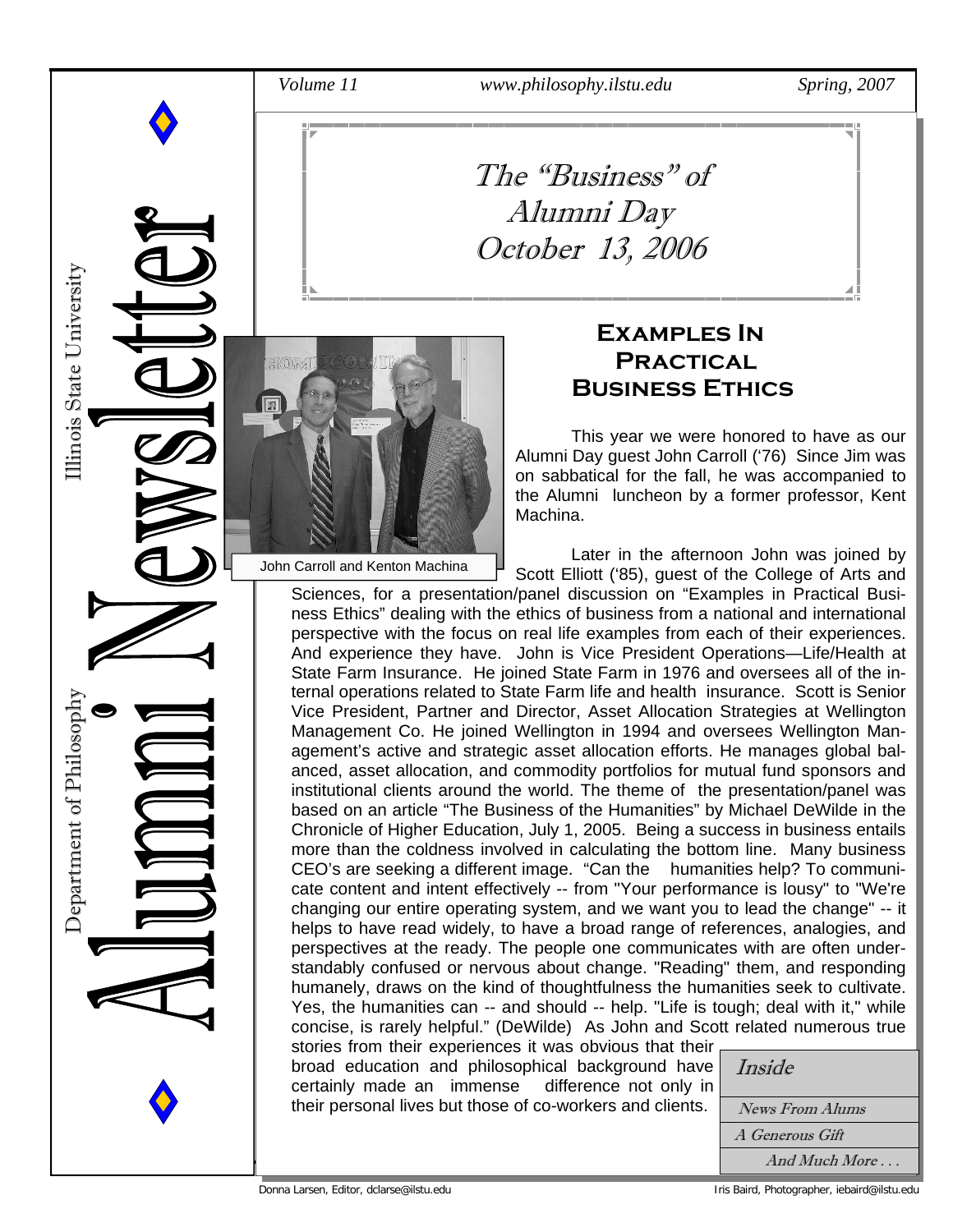



News From Normal

A A

N P P

AND A

イータイントリアイ イスマーク イータイム イーカイ イーカー クリーク イーター コーク

**ANTI ANY**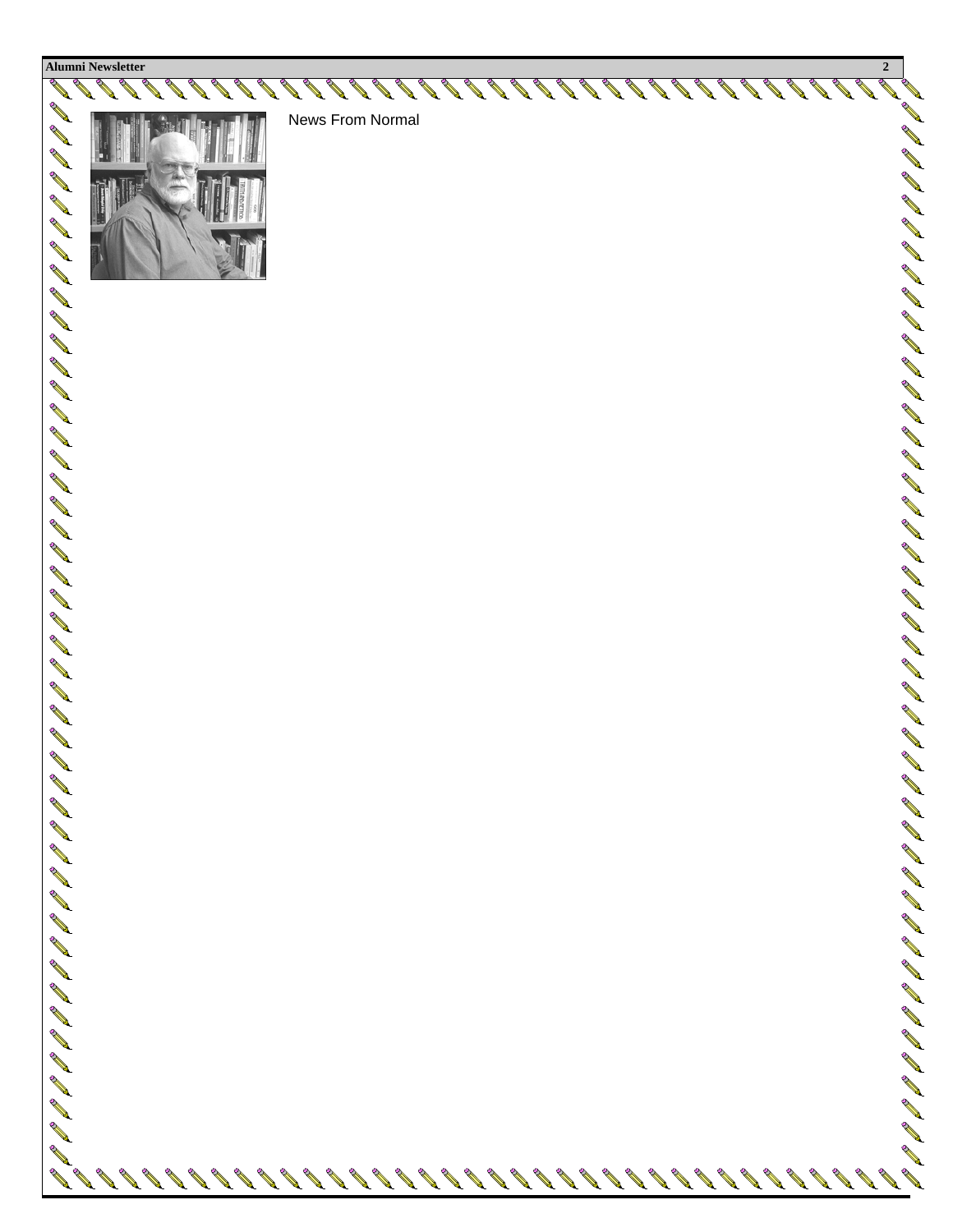## **A Life Touched A Generous Gift**



Taken at the College of Arts & Sciences Hall of Fame Induction Ceremonies

L-R: Jim Swindler, Scott Elliott, Paul Baker, Prof. Emeritus, EAF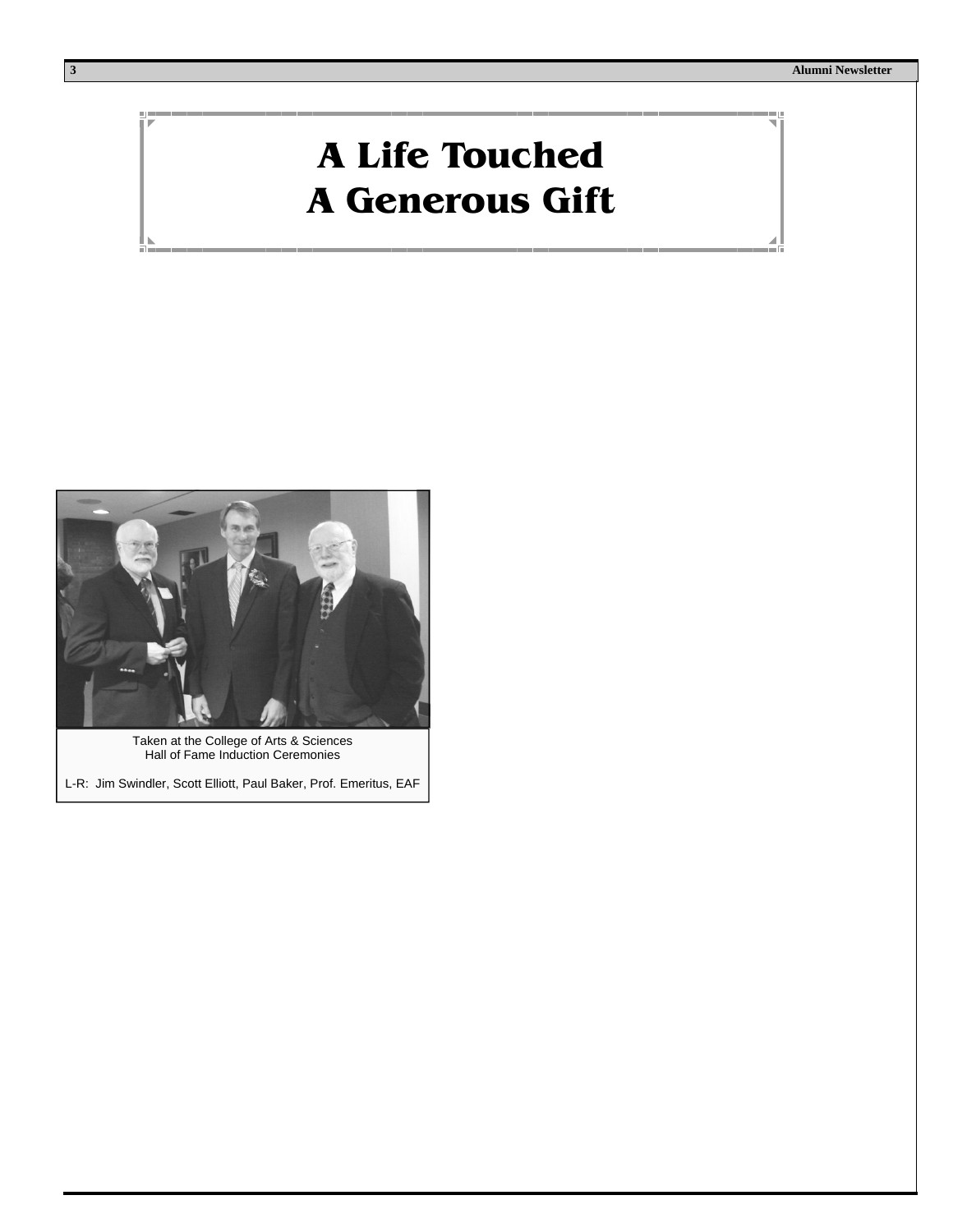**Alumni Newsletter 4** 

## **The Mind Project Update**

David Anderson, Director

www.philosophy.ilstu.edu/mind\_project.html

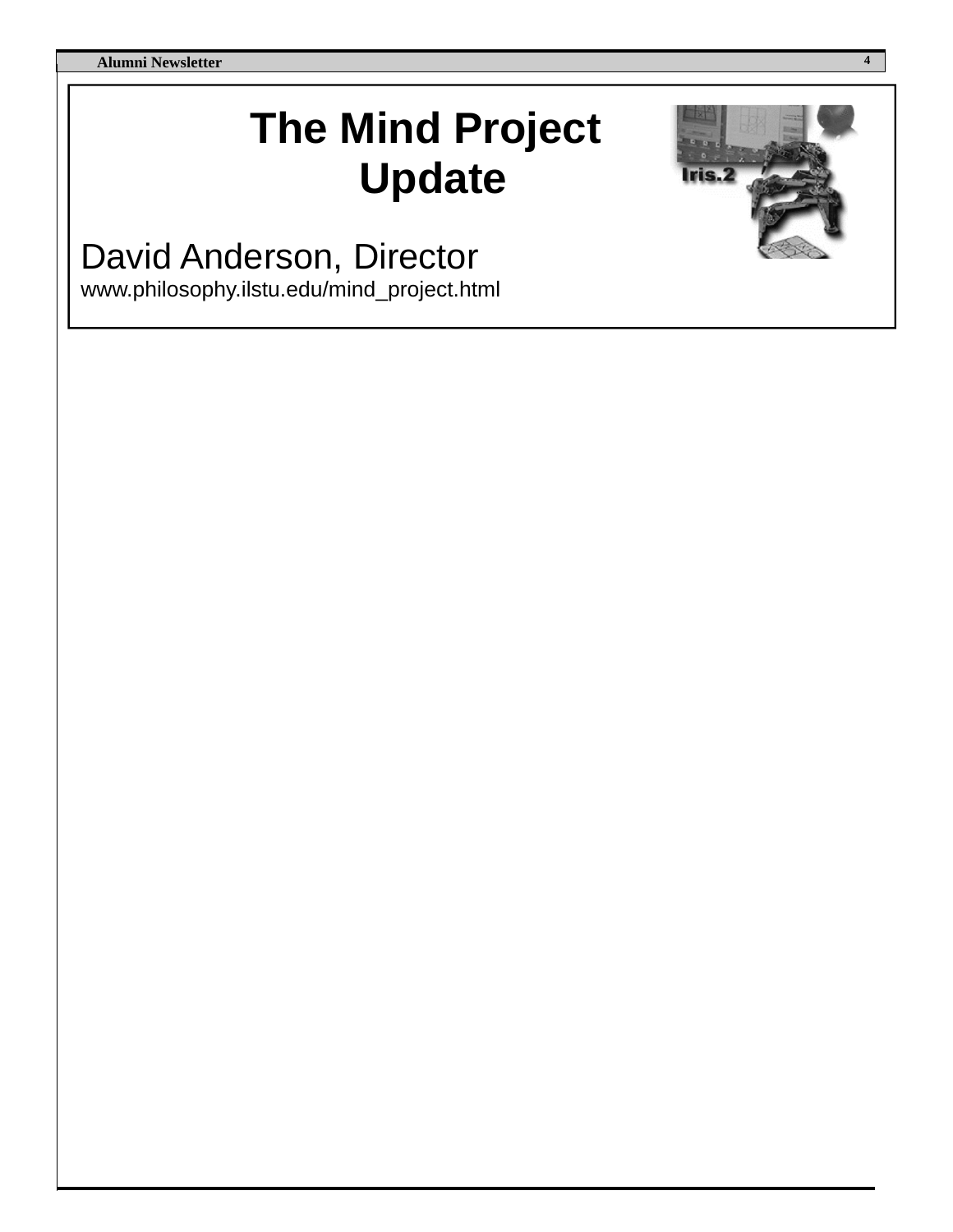# News From Alums

#### **Nancy Slonneger Hancock—1986**

Nancy received her PH.D. in philosophy from the University of Nebraska—Lincoln in 1993 and is currently Associate Professor of Philosophy and Director of the Women's Studies program at Northern Kentucky University. Her research interests are ethics of information technology; technology, human nature, and moral personhood; the role of philosophical ethics in moral education; and ethical issues in service-learning. She is currently editor of the "Logic Notes: column in *Teaching Philosophy* and is President of the American Association of Philosophy Teachers. Her husband, Nathan Hancock, is an environmental regulator for the Commonwealth of Kentucky.

#### **Kevin Theos– 1993**

Kevin Theos is doing well. He, his wife and two daughters live in Birmingham, Alabama and says he doesn't miss shoveling snow at all! After graduation he was a tennis teaching professional for three years before attending law school at Northwestern University. After graduation he practiced corporate law in downtown Chicago during which time he met his future wife who was completing a medical fellowship. Amy eventually accepted a faculty position at the University of Alabama at Birmingham and so they moved. For a while he directed a non-profit organization that provided after school programs for economically disadvantaged children and is now on the board of that organization while he works in marketing for the United States Tennis Association. He is passionate about his job, his non-profit involvement and his family and has not looked back.

#### **Kevin Brinnehl—1999**

Kevin is currently working for Simple Network Consulting, a private IT consulting firm, as a Senior Systems Engineer. He is also perusing options to attend graduate school to obtain a Masters in Information Technology Infrastructure Management. In his free time, he's an avid musician in addition to exploring the local culture of Wisconsin.

#### **Alexis Krapf– 2000**

After graduation she took, what she had intended to be a temporary job, with the Petco in Normal. Now through many moves and promotions she is a Regional Inventory Manager for about a hundred stores in the southeast. She handles product flow and assortment issues and travels more than she'd like, training new store managers on the inventory managements systems. She offices out of the east coast distribution center in New Jersey but an important point: She only works in New Jersey, she does not live there!

Personally, she's as good as married. She and Steve haven't gotten around to a ceremony, but bought a house a couple of years ago; have two adopted dogs and a small flock of rescue parrots with emotional issues. She gets to be step-mom to Steve's wonderful daughter, Ashley, who is a sophomore at the University of Pittsburgh.

#### **Dennis Draper—2001**

Dennis moved to Mesa, AZ in January of 2007. He took a job in security while searching for something better. Currently, he's the head of security at the Embassy Suites of North Phoenix. He also started working for a DJ company called Andre's Music with Personality (www.musicwithpersonality.com), doing weddings, parties, etc (his usual DJ act as many remember from our Gala's!).

He's living with my cat, Princess, his two fish (Molly & Little Teri Freesmeyer), and his motorcycles. His girlfriend is moving there sometime in September. And he says "Yes, it's serious, and yes, marriage is a distinct possibility!"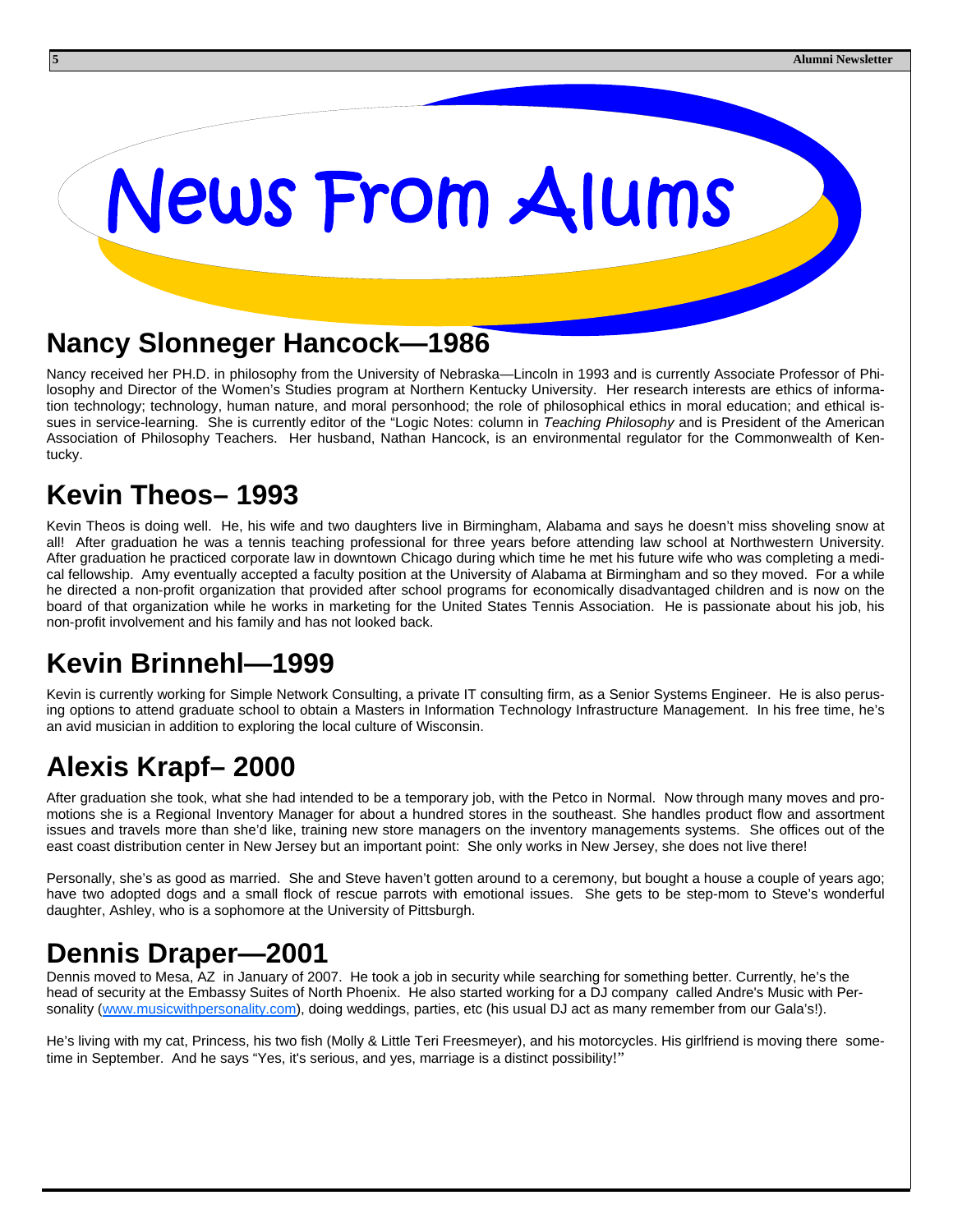#### **Lester Deaver—2004**

Lester is currently stationed in Camp Humphreys Korea, assigned as a Tactical Intelligence Officer to the 3rd Military Intelligence Battalion, Aerial Exploitation. They conduct Special Reconnaissance Operations along the DMZ using RC-12 Guardrail and EO-5C ARL(M) (Airborne Reconnaissance Low, Multifunction) aircraft to collect intelligence on North Korea. His current job is a platoon leader for the ARST (aerial reconnaissance support team). ARST operate on the ground with the mobile uplink to imagery assets on the aircraft. He has one more year here; hopefully will get stationed in Europe after that. Going back to the Sandbox is an inevitability, so he might as well be stationed somewhere nice while he's NOT in the desert. Korea is almost a vacation since it's not South-west Asia, there are no roadside bombs or anyone shooting at them. He does however fly in planes occasionally, and the threat of surface to air missiles does present itself. Supposedly, due to the Armistice Agreement, they won't shoot them down; in the event they violate their airspace, they won't be covered by the Armistice. Anything more than that would be classified and he likes his job and he doesn't like prison.

#### **James Holland—2006**

James is currently in law school at the University of Missouri-Kansas City School of Law. Also, this summer he will be studying international law in Ireland at National University of Ireland-Galway and University College Dublin. He also won a trivia tournament through the law school but says that only pseudo-academic.

#### **Jon Henner– 2005**

Jonathan works at Verizon Business as an Instructional Designer. He is attending graduate school at Walden University, working towards a Master of Science in General Psychology. He would have hobbies, but he is otherwise busy tending to a new family. When he accidentally finds free time, you will find him studying or engaged in discourse with friends.

#### **In Memory**

**Eric Illiff** (2003) died March 13, 2007 in Normal, IL. After graduating from ISU he attended and graduated from St. Vladimir's Theological Seminary in Crestwood, NY. Eric was a founding member of Holy Apostles Orthodox Church (Normal), member of SNAP—The Survivor Network of those Abused by Priests and a member of the ISU Civic Chorale. As was written by family "He was a kind and generous young man taken from us far too soon. May his memory be eternal."

| WE WOULD LIKE TO HEAR FROM YOU<br>PHILOSOPHY DEPARTMENT INFORMATION FORM |                                                                                                                                                                                                                                                                  |  |  |  |
|--------------------------------------------------------------------------|------------------------------------------------------------------------------------------------------------------------------------------------------------------------------------------------------------------------------------------------------------------|--|--|--|
| Name Name Near Graduated New Year Graduated                              |                                                                                                                                                                                                                                                                  |  |  |  |
|                                                                          |                                                                                                                                                                                                                                                                  |  |  |  |
|                                                                          |                                                                                                                                                                                                                                                                  |  |  |  |
|                                                                          | If you'd like to update your information in the "News From Alums" section that would be great. Below is a much shorter sample format.                                                                                                                            |  |  |  |
|                                                                          | Your Name—Year Graduated                                                                                                                                                                                                                                         |  |  |  |
| dren, etc.                                                               | Your name is currently working for??????? as ??????? Went to/is in grad school????? at????? and working on/received a degree<br>177777? Was grad assistant working/research with????? Was recipient of?????? Any other things you want to share: marriage, chil- |  |  |  |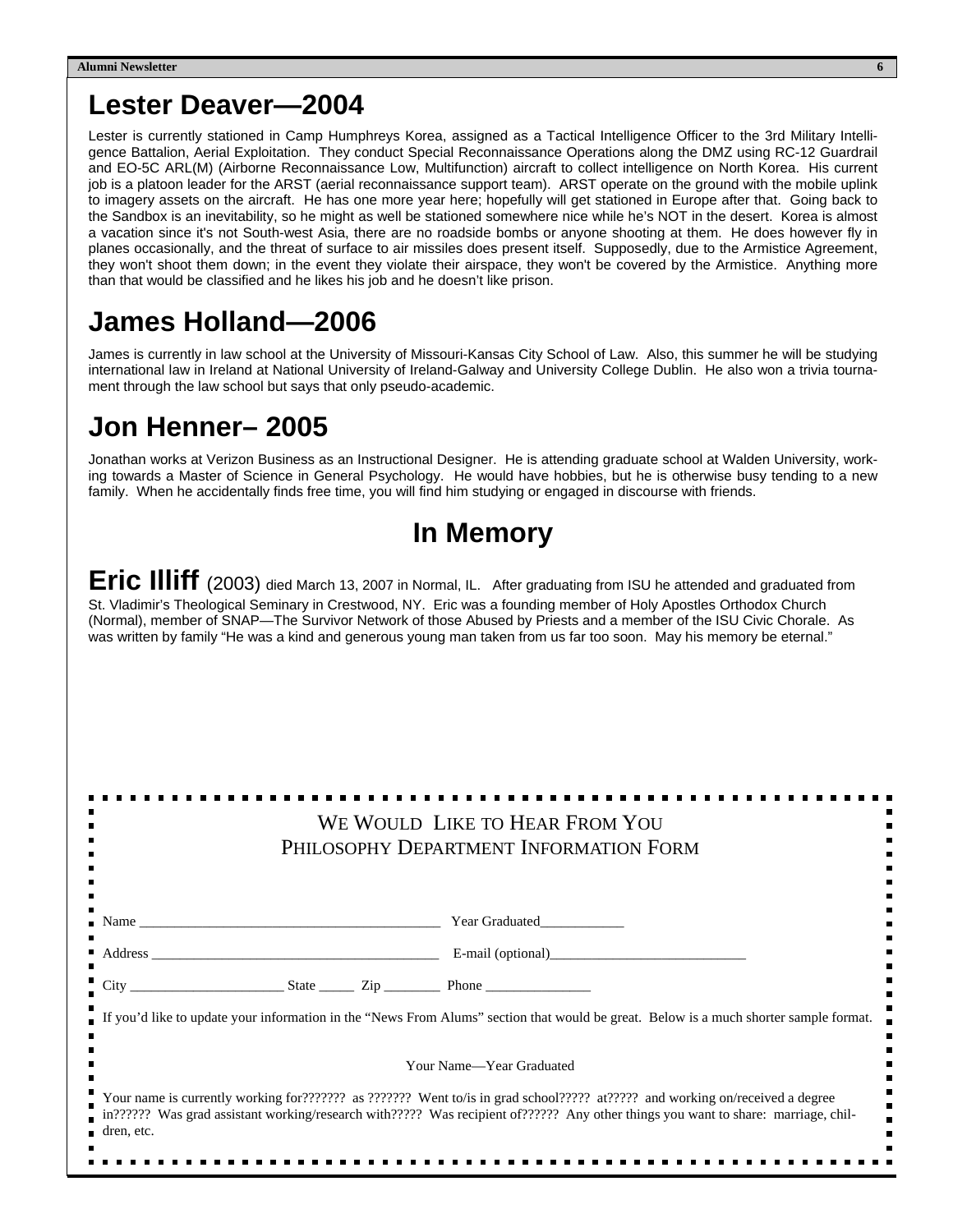**7 Alumni Newsletter** 



#### The Department Moves to Turner Hall

In May after graduation the Department will be moving to Turner Hall. Stevenson will be undergoing a two year life safety renovation. There will be asbestos abatement, ventilation improvements, and technology upgrades. They will also convert all the classrooms to smart rooms. The third and fourth floors will be moving out mid May '07. The first and second floor will move out May '08 so the building will be completely vacant for the summer of '08. We (third and fourth floors) return in August '08 and first and second floors will return August of '09. The logistics of all this are somewhat mind boggling as many items will have to go into storage. Iris is doing a fantastic job of coordinating all the details with her usual calm and organized manner. I'm sure that inside she is a wreck but you'd never know it. All her efforts are making the unhappy temporary location at least tolerable. She gets a gazillion gold stars! ☆ ☆



So should you pay us a visit you'll know where to find us—Turner ????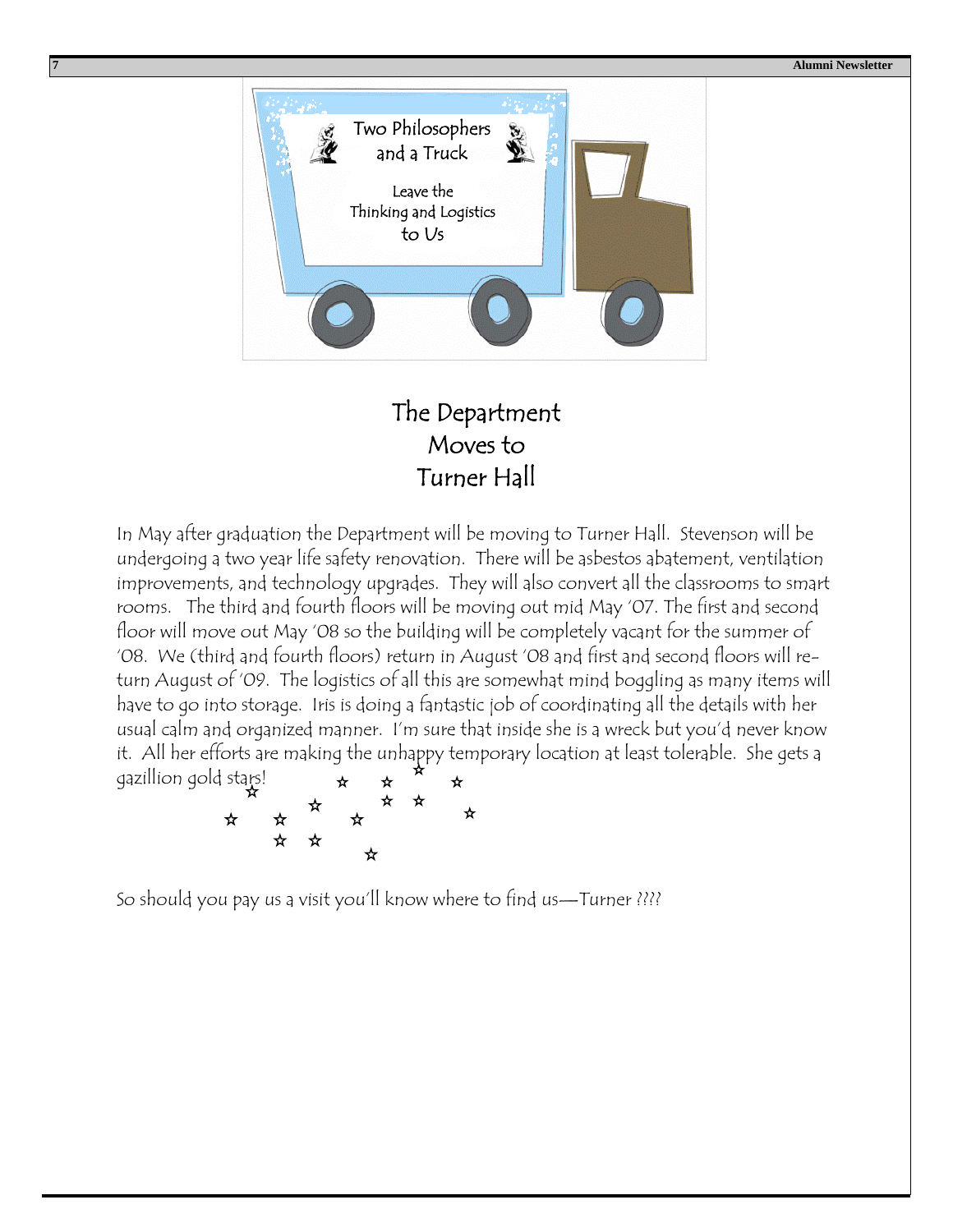#### **Alumni Newsletter 8**



## Faculty Publications

#### **Publications**

#### David Anderson

"Consciousness and Realism" in a special volume on *The Concepts of Consciousness: Integrating an Emerging Science* in the *Journal of Consciousness Studies* [in press]

#### Alison Bailey

Strategic Ignorance. In *Race and Epistemologies of Ignorance*, eds. Nancy Tuana and Shannon Sullivan. Albany, NY: SUNY Press. (2007).

*Hypatia Special Issue,* The Reproduction of Whiteness: Race and the Regulation of the Gendered Body, eds. Alison Bailey and Jacqueline N. Zita, 22:2 (Spring 2007).

#### Christopher Horvath

"Biological Explanations of Human Sexuality: The Genetic Basis of Sexual Orientation". In *The Cambridge Companion to the Philosophy of Biology.* London: Cambridge University Press (2007)

#### Todd Stewart

"Topical Epistemologies," *Metaphilosophy*, January 2007

#### Larry Waggle

"Aesthetic Survey of Concrete Bridges in the Mid-West", co-authored with Kimberly Kramer, in the proceedings of National Concrete Bridge Council. Reno, Nevada. 2006.

"Introduction to Indian Logic", Sri Vedavyasa Sanskrit Research Foundation. Bangalore, India. published 2006.

#### Presentations

#### David Anderson

"The Mind Project Learning Community" with Robert Stufflebeam and "Teaching Courses on the Nature of Persons with AI Software, Robots & Virtual Labs," with Robert Stufflebeam *American Association of Philosophy Teachers 16th Biennial International Workshop/Conference on Teaching Philosophy,* Washington and Jefferson College, Washington, PA, August 2006.

"The Future of Cognitive Science Education" at the *Cognitive Science Curriculum Workshop,* Indiana University, Bloomington, IN, June 2006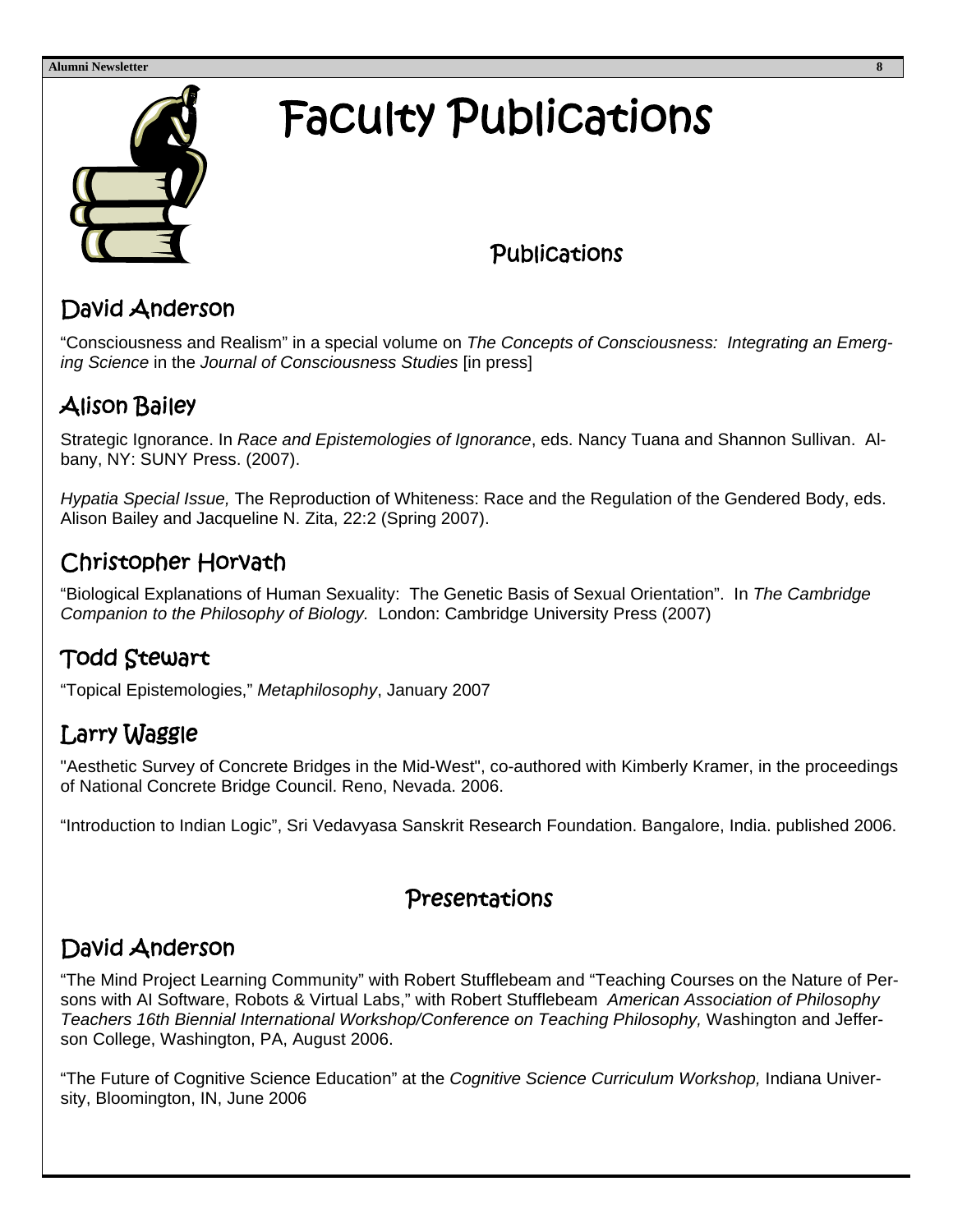#### Alison Bailey

Purity and Ignorance in Charles Mills's *The Racial Contract***.** North American Society for Social Philosophy, Victoria, British Columbia, Canada**.** August 7, 2006.

#### Kenton Machina

"Moral Responsibility -- What Is All the Fuss About?", presented at the 2006 Bled Conference on Freedom and Determinism, Bled Slovenia, June 1, 2006. A revised version of this paper is forthcoming in *Acta Analytica*, Vol. 22, No. 1 (Spring 2007), 29-47.

#### Mark Siderits

'Universals and Double Negation' to the 2nd All-India Conference on Logic, held in Calcutta, India January 6, 2007.

#### Thomas Simon

"Ten Truths About the University of Malaya" University public lecture requested and sponsored by the Vice Chancellor, University of Malaya, May 11, 2006

#### James Swindler

"Normativity: From Individual to Collective", Collective Intentionality V, Helsinki, Finland, August 2006



If you would like to receive the weekly electronic College of Arts and Sciences Newsletter please send your email address to: Sarah Diel-Hunt (casnews@ilstu.edu), Asst. to the Dean for External Relations. Each week there are features about various departments, faculty, alumni, and much more. So keep in touch with your *alma mater*, drop Sarah an e-mail and sign up to receive the newsletter.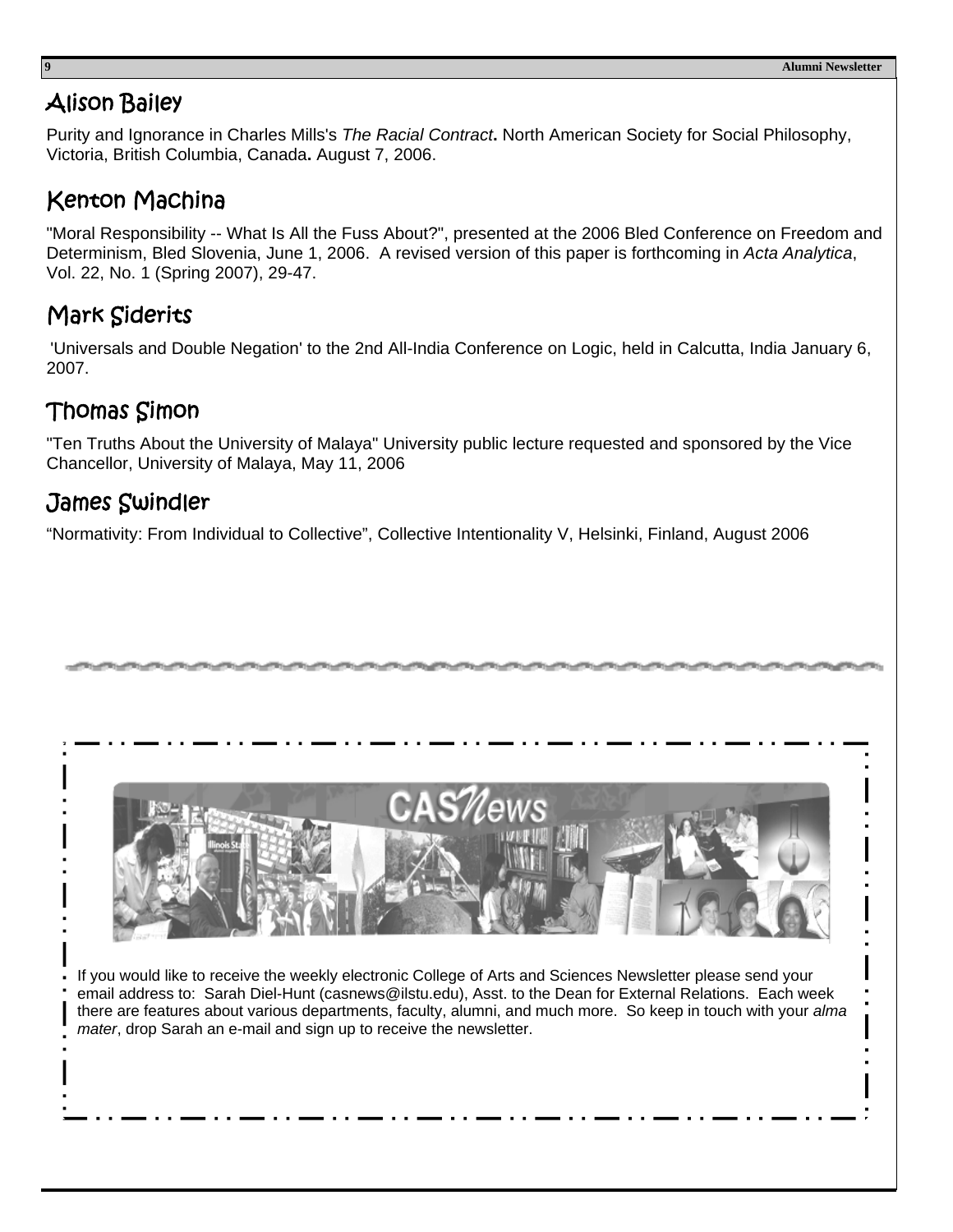## Student Awards and Honors

**Andrew Higgins** had his paper "Epiphenomenalism and Causal Considerations" accepted at the 9th Annual Midwest Undergraduate Philosophy Conference at Creighton University and presented on April 13th.

**Rob Paulsen** had his paper "Porphyry's Ancient Vegetarianism Based on Secular Arguments" accepted at the Illinois Wesleyan Undergraduate Philosophy Conference at Illinois Wesleyan University and presented it on March 31st.



**Aaron Lauter Kenneth and Marilyn Kennard Scholarship For the Outstanding Rising Senior** 

**2006** 



**Andrew Maxwell Outstanding Senior Departmental Award** 

**2006**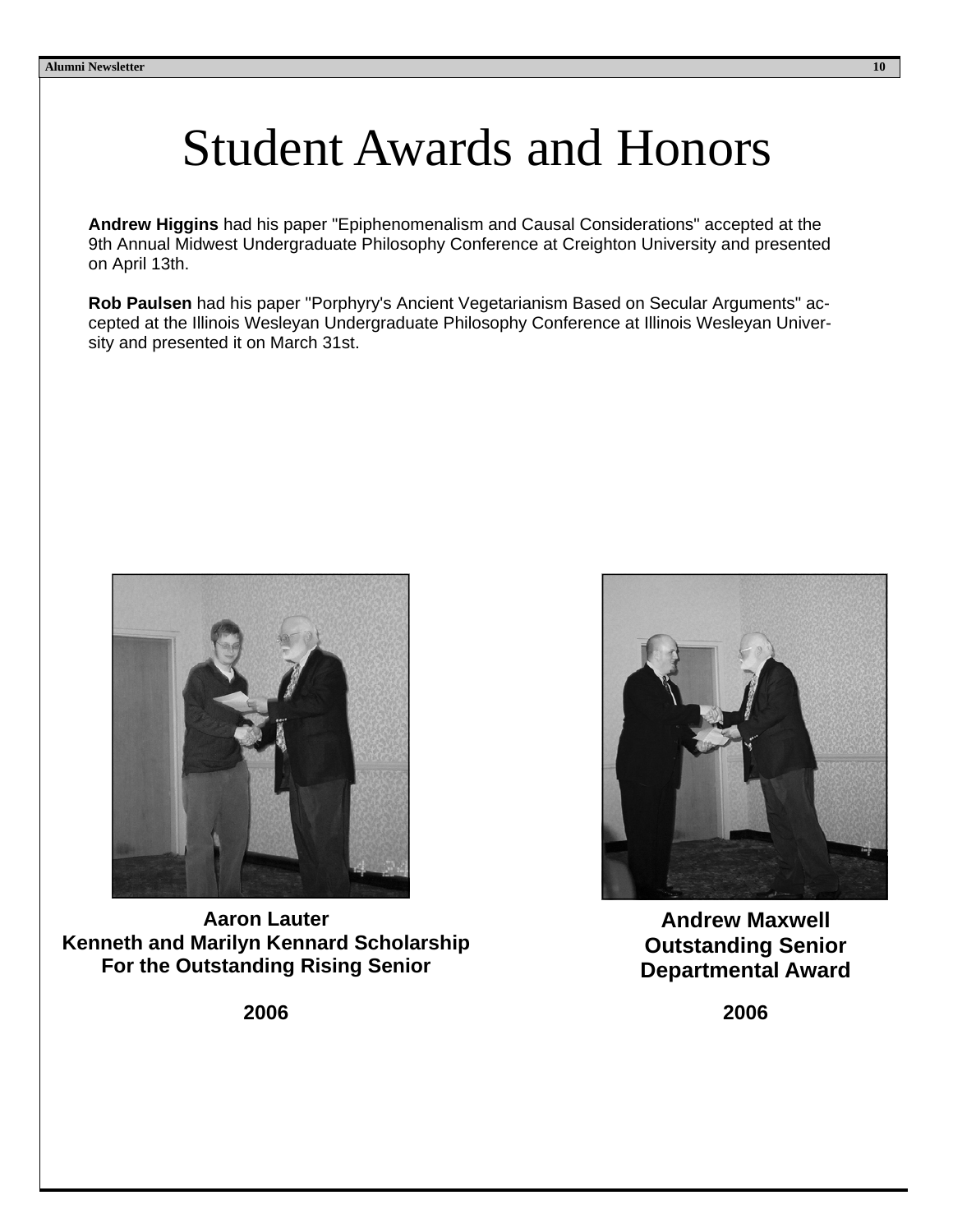#### Memorable Department Events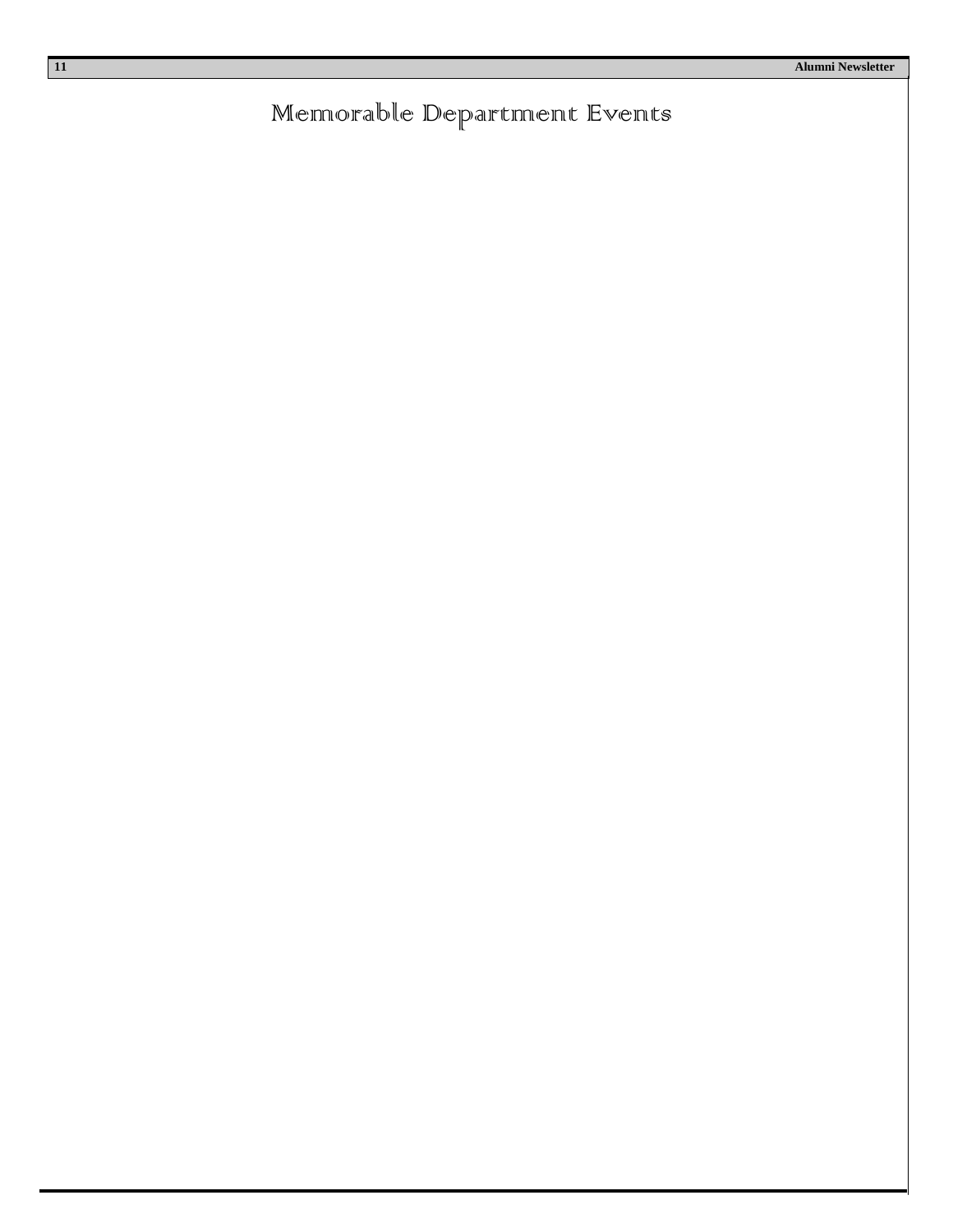## **Thanks!!!**

David and Cathy Anderson Marcus Anderson Thomas and Vanessa Baker Glenn and Lisa Brihagen Deborah and J Kevin Brown Robert and Barbara Brunette Martha Burk Robert and Catherine Carmody John and Valerie Carroll J James Chambliss Bradley and Lisa Cohen Douglas and Laurie Crossman Kelly and Ryan DeBari Kenneth Dooley Thomas and Ruth Durkin Jon and Lisa Ellingworth Scott Elliott James and Rita Farina Stephen French Delia Gil David and Deborah Goehrke Michael and Kathleen Gorr David Goulding Julie Gowen John and Michelle Greuling Nancy and Nathan Hancock Libby Hatchel Neil Hatfield Joy Hunter and Sergio Merino Eric Huppertz John Jansa Sheri Glarborg and Morton Jorgensen Kenneth and Marilyn Kennard John and Beth Konny



Kenton and Connie Machina David and Constance MacTaggart Michael Matejka and Karen Sandhaas Gina and Richard Maziarz George Michalopoulos David and Tricia Monier Joseph and Aubrey Montana John Onorato Ryan Peters Darlene and Roger Raudabaugh Andrew and Polina Reisman William and Char Roach Patricia and Doug Robillard Ronald and Laura Rohlfing Solomon Rutzky June Salstrom David and Norma Schmidt Paul Schumann David Shimanovsky James and Cindy Shively Thomas Simon and Yang Mengkun John Stanis Philip Stebbings S Liane Stillwell David Suryk James and Laurie Swindler Jeffrey and Kathleen Tangel Valeria Taylor Beth Tindall Brandon Trueblood Denise Vowell Larry Waggle John White Becky and Michael Williams Julie and Dennis Wunsch

Once again a big thank you to all who have supported us. As state support for the university declines, private support becomes ever more important. ISU has lost more than \$17 million in annual state funding over the past several fiscal years and the proposed operating budget for this year is flat. There are many areas in the department to which you may contribute. Your contributions to the Kenneth and Marilyn Kennard Philosophy Fund have been much appreciated by students. The Mind-Project has benefited from your generous contributions and your donations to the Department Excellence Fund have helped us to send students to the undergraduate conferences, reward outstanding scholarship among the students, provide other project support, and enhance support for faculty travel to meetings. We certainly understand that everyone is in the belt tightening process both at work and at home and we appreciate your many contributions. Your help and support allow us to provide vital assistance to and recognition of students to substantially enrich their education.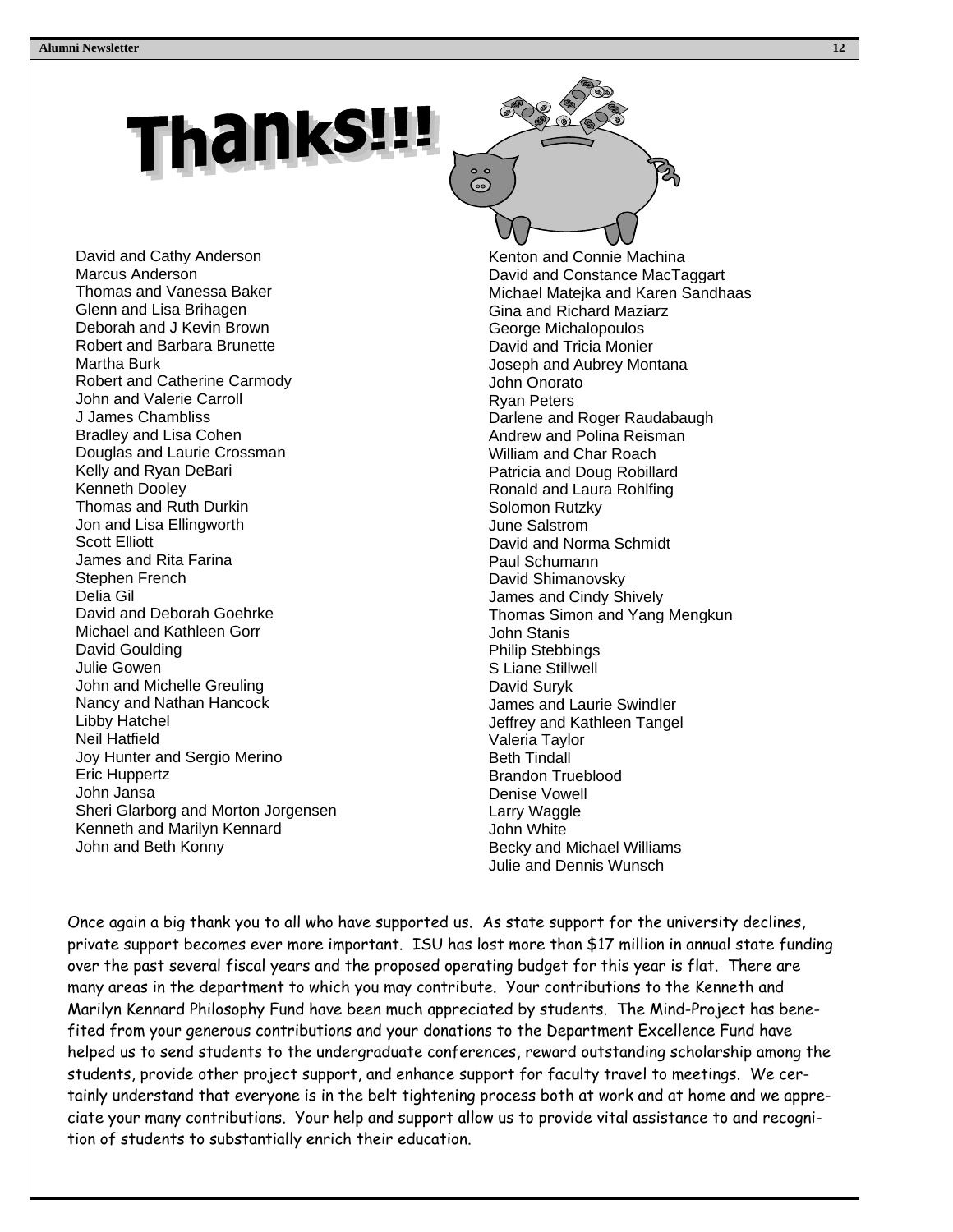|                                                                                                                                                                                                                                                                                                                                                                                                                                                                                                                                                                                     |                             | <b>DEPARTMENT OF PHILOSOPHY CONTRIBUTION</b>                               |  |  |
|-------------------------------------------------------------------------------------------------------------------------------------------------------------------------------------------------------------------------------------------------------------------------------------------------------------------------------------------------------------------------------------------------------------------------------------------------------------------------------------------------------------------------------------------------------------------------------------|-----------------------------|----------------------------------------------------------------------------|--|--|
|                                                                                                                                                                                                                                                                                                                                                                                                                                                                                                                                                                                     |                             | YES! I/WE WOULD LIKE TO CONTRIBUTE TO THE DEPARTMENT IN THE FOLLOWING WAY: |  |  |
| Name                                                                                                                                                                                                                                                                                                                                                                                                                                                                                                                                                                                |                             |                                                                            |  |  |
|                                                                                                                                                                                                                                                                                                                                                                                                                                                                                                                                                                                     |                             |                                                                            |  |  |
| $Phone$                                                                                                                                                                                                                                                                                                                                                                                                                                                                                                                                                                             |                             |                                                                            |  |  |
| Kenneth and Marilyn Kennard Philosophy Fund                                                                                                                                                                                                                                                                                                                                                                                                                                                                                                                                         | $\frac{\text{S}}{\text{S}}$ |                                                                            |  |  |
| Mind Project Lab Fund                                                                                                                                                                                                                                                                                                                                                                                                                                                                                                                                                               |                             |                                                                            |  |  |
| Department Excellence Fund                                                                                                                                                                                                                                                                                                                                                                                                                                                                                                                                                          |                             |                                                                            |  |  |
| <b>Total Contribution</b>                                                                                                                                                                                                                                                                                                                                                                                                                                                                                                                                                           |                             | \$ THANK YOU!!                                                             |  |  |
| Please make checks payable to: The Department of Philosophy<br>Mail to: The Department of Philosophy<br>Campus Box 4540<br>Illinois State University<br>Normal, IL 61790-4540                                                                                                                                                                                                                                                                                                                                                                                                       |                             |                                                                            |  |  |
| <b>WANTED!!</b>                                                                                                                                                                                                                                                                                                                                                                                                                                                                                                                                                                     |                             |                                                                            |  |  |
| YOUR BUSINESS CARD                                                                                                                                                                                                                                                                                                                                                                                                                                                                                                                                                                  |                             |                                                                            |  |  |
| We attend Open Houses each Fall and Spring semester, as well as a couple in the summer. The attendees<br>are juniors and seniors in high school. They, and their parents, always ask, "But what CAN you DO with a<br>Philosophy Major?" To help us demonstrate "What a Philosophy Major Can Do", we would like to make a<br>display of business cards to show what our alums are doing. Would you please send us one of your business<br>cards, along with a short description of what you do and how you use your background in philosophy.<br>Thank you! We appreciate your time! |                             |                                                                            |  |  |